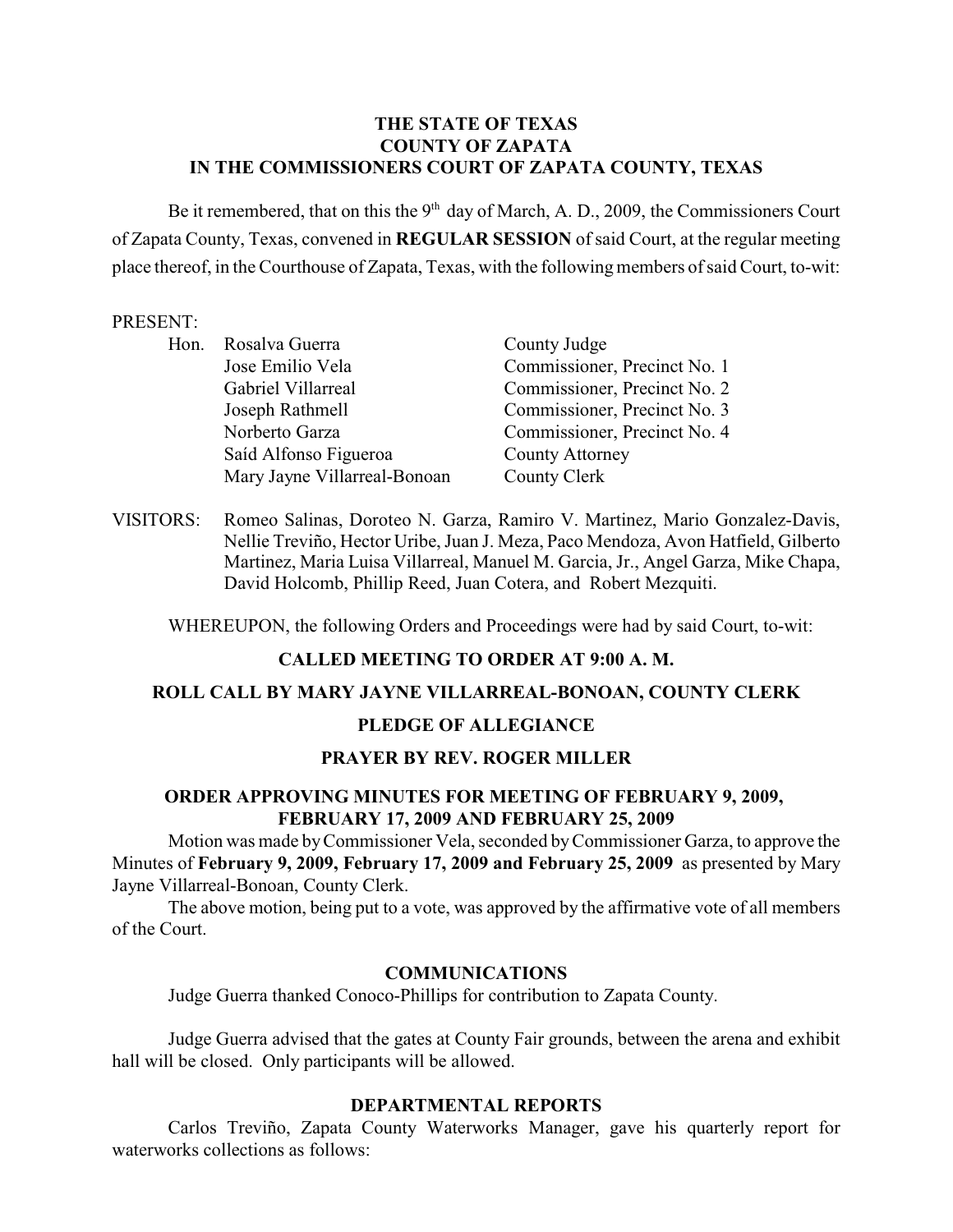Luis Lauro Gonzalez, Zapata County Tax Assessor/Collector, reported that his office collected \$661,605.60 in the month of February 2009, this amount was for taxes only.

Romeo Salinas, Zapata County Treasurer, presented his treasurer's report and stated that rates were being paid at 1% and renewals are coming in at a lower rate. He will try to move monies around. (Written report is attached.)

### **ORDER APPROVING REASSIGNMENT OF AMBULANCE FROM ZAPATA COUNTY MEDICAL GROUP TO ZAPATA COUNTY FIRE DEPARTMENT**

Motion was made by Commissioner Garza, seconded by Commissioner Villarreal, to approve reassignment of the ambulance from Zapata County Medical Group to Zapata County Fire Department as requested by Doroteo N. Garza, County Auditor.

The above motion, being put to a vote, was approved by the affirmative vote of all members of the Court.

# **ORDER TO APPROVE DEMOLITION DILAPIDATED BUILDING (OLD LIONS CLUB) AND MAKE LOCATION AVAILABLE FOR PROPOSED HEAD START CENTER UNDER A TMC GRANT**

Motion was made by Commissioner Vela, seconded by Commissioner Rathmell, to approve demolition of dilapidated building (Old Lions Club) and make location available for proposed Head Start Center under TMC Grant as requested by Jose Emilio Vela, County Commissioner, Pct. 1.

The above motion, being put to a vote, was approved by the affirmative vote of all members of the Court.

# **ORDER ADOPTING CJD RESOLUTION FOR GRANTS**

Motion was made by Commissioner Garza, seconded by Commissioner Rathmell, to adopt the CJD Resolution for the following grants:

- a. 1478811 Juvenile Justice Alternative
- b. 2171401 Juvenile Diversion Project
- c. 2174901 Juvenile Probation Liaison Officer

as requested by Sandy Pippin-Gomez, Chief Juvenile Probation Officer.

The above motion, being put to a vote, was approved by the affirmative vote of all members of the Court.

# **PRESENTATION BY PHILLIP REED OF COTERA & REED ARCHITECTS**

Presentation was made by Phillip Reed of Cotera & Reed Architects regarding the proposed scope of work and fees for the design of the Zapata County property located on 17th Avenue to 26th Avenue between Glenn and Fresno street and lots 6 through 43 inclusive, Block 200 of the Manuel Medina Addition. Mr. Reed advised the court that they would like to meet for further discussion and come back with a Master Plan.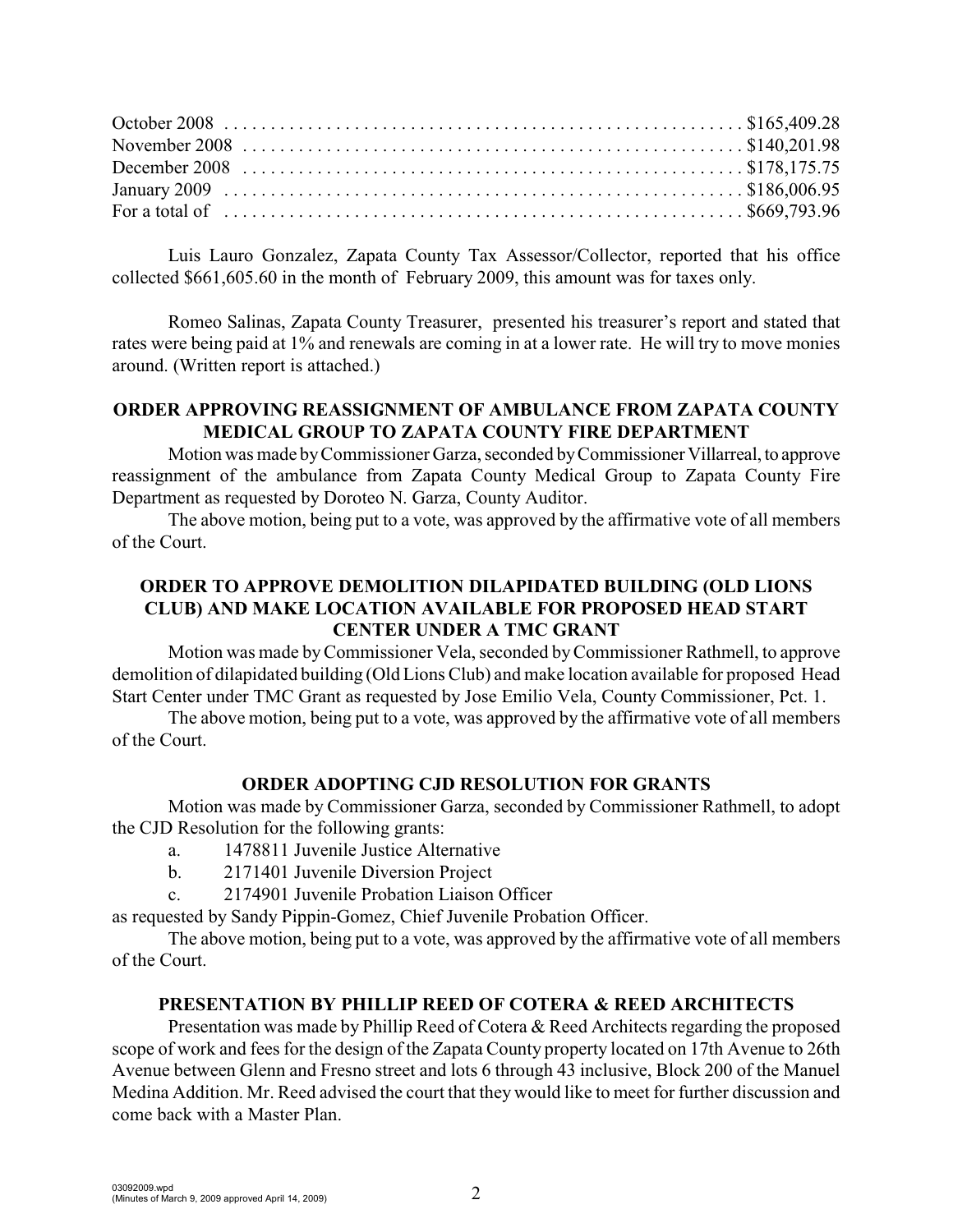# **ORDER APPROVING RESOLUTION OF LEGISLATIVE AND GOVERNMENT RELATIONS AGENDA FOR 2009 - 81<sup>ST</sup> SESSION OF TEXAS LEGISLATURE**

Motion was made byCommissioner Vela, seconded by Commissioner Villarreal, to approve resolution of the legislative and government relations agenda for the 2009 - 81<sup>st</sup> Session of the Texas Legislature as requested by Hector Uribe.

The above motion, being put to a vote, was approved by the affirmative vote of all members of the Court.

## **ORDER APPROVING PROCLAMATION OF MARCH 2009 AS MENTAL RETARDATION AND DEVELOPMENTAL DISABILITIES AWARENESS MONTH**

Motion was made by Commissioner Vela, seconded by Commissioner Garza, to approve proclamation of March 2009 as Mental Retardation and Developmental Disabilities Awareness Month as requested by Cindy Buruato, Border Region MHMR.

The above motion, being put to a vote, was approved by the affirmative vote of all members of the Court.

### **QUARTERLY REPORT FOR CHAMBER OF COMMERCE**

Paco Mendoza, Executive Director of Chamber of Commerce, presented the Commissioners' Court with the Quarterly Report for the Chamber of Commerce. (Report attached for the record.)

# **ANNOUNCEMENTS**

Mary Capello announced that TMC will be hosting the  $1<sup>st</sup>$  Golf Tournament on April 4, 2009 at the Laredo Casa Blanca Golf Course to raise funds to supplement services in the South Texas Region. For more information go to tmcgolf.com

Ms. Capello also informed the court that Ryan Guillen and Judith Zaffirini are applying for the E-rate Bill in the next Legislative session.

### **ORDER TO APPROVE PAYMENT FOR ZAPATA COUNTY MEDICAL GROUP FOR MONTH OF APRIL 2009**

Motion was made by Commissioner Rathmell, seconded by Commissioner Vela, to approve payment to Zapata County Medical Group for the month of April 2009 and wait for further information or report by Zapata Medical Group as requested by ZCMG Staff.

Dr. Sands also submitted a written report for the month of February.

The above motion, being put to a vote, was approved by the affirmative vote of all members of the Court.

# **ORDER TO ENTER INTO EXECUTIVE SESSION**

Motion was made by Commissioner Garza, seconded by Commissioner Villarreal, to enter into Executive Session.

The above motion, being put to a vote, was approved by the affirmative vote of all members of the Court.

# **ORDER TO RETURN TO OPEN SESSION**

Motion was made by Commissioner Garza, seconded by Commissioner Vela, to return to Open Session.

The above motion, being put to a vote, was approved by the affirmative vote of all members of the Court.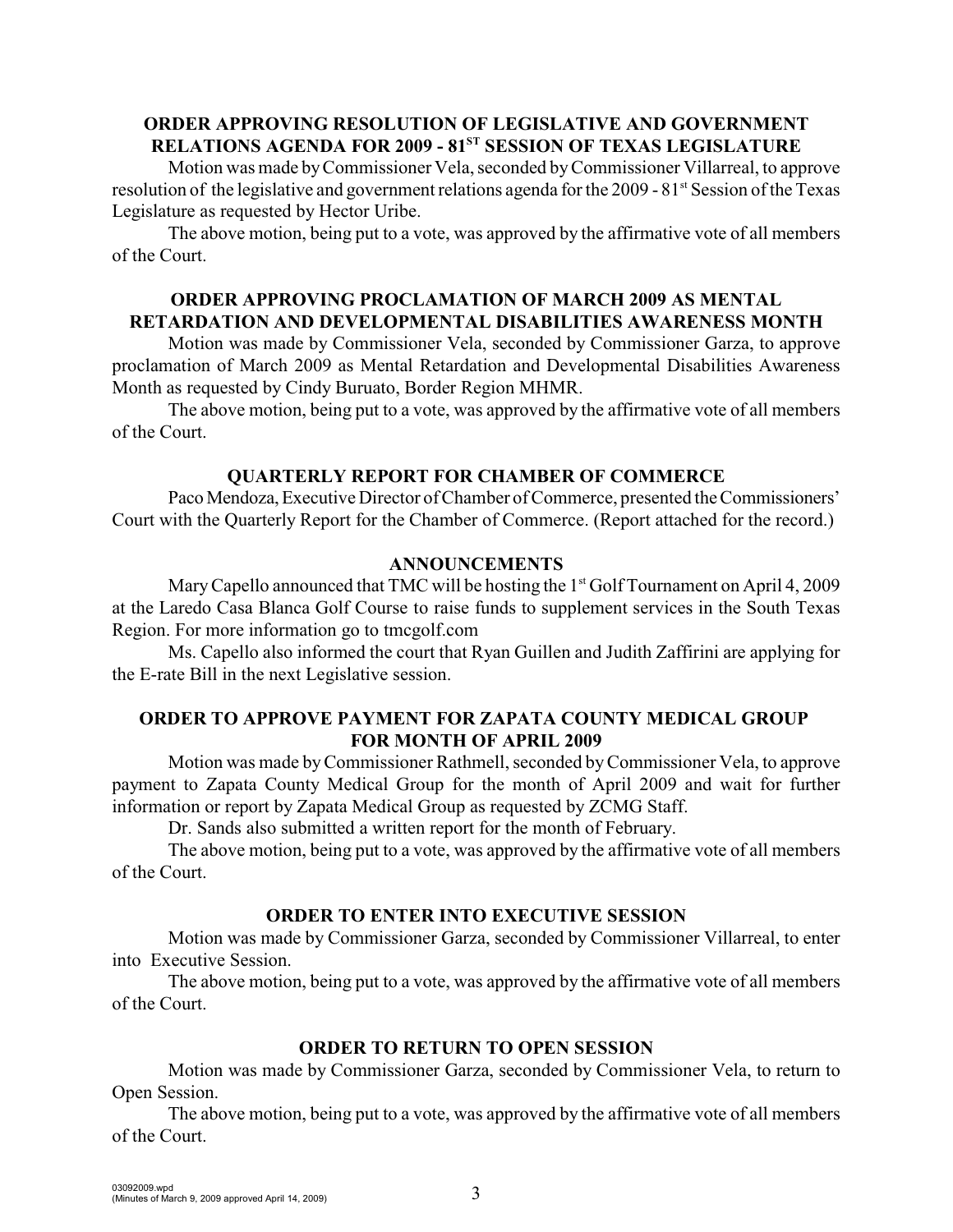## **ORDER AUTHORIZING PREMIER CIVIL ENGINEERING TO IDENTIFY EASEMENT AT FALCON MESA**

Motion was made by Commissioner Rathmell, seconded by Commissioner Garza, to authorize Premier Civil Engineering to identify easement in property in Falcon Mesa Subdivision as requested by property owners of Falcon Mesa Subdivision.

The above motion, being put to a vote, was approved by the affirmative vote of all members of the Court.

# **ORDER APPROVING AMENDMENT OF ZAPATA COUNTY ORDINANCE PASSED JANUARY 12, 2009, REGULATING SEXUALLY ORIENTED BUSINESSES TO CORRECT TYPOGRAPHICAL ERRORS**

Motion was made byCommissioner Vela, seconded by Commissioner Villarreal, to approve amendment of Zapata County Ordinance passed on January 12, 2009, regulating Sexually Oriented Businesses to correct typographical errors found in Section 5-15-210 and 5-15-311 regulating hours of operation . The ordinance has been amended to read 12 p.m. to 2 a.m. as requested by Said Alfonso Figueroa, County Attorney.

The above motion, being put to a vote, was approved by the affirmative vote of all members of the Court.

## **ORDER APPROVING LEASE FOR MINERAL EXPLORATION AT ROMEO T. FLORES PARK AND SURROUNDING LANDS SUBJECT TO CHANGES AND CONDITIONS**

Motion was made by Commissioner Garza, seconded by Commissioner Rathmell, to approve lease for mineral exploration at the Romeo T. Flores Park and surrounding County lands subject to the following changes and conditions:

change #5 (a) ... pay lessor the posted market price... to... pay lessor the valuation as set forth by the Houston Ship Channel Prices ...

change #9 ... not more than 640 surface acres... to... not more than 160 surface acres...

change #24 ...deepest formation drilled ... to deepest formation produced...

as requested by Said Alfonso Figueroa, Zapata County Attorney.

The above motion, being put to a vote, was approved by the affirmative vote of all members of the Court.

# **ORDER APPROVING INSTALLATION OF PERIMETER FENCE AROUND COMPLETED AMENITIES AT ROMEO T. FLORES PARK**

Motion was made byCommissioner Vela, seconded by Commissioner Villarreal, to approve the recommendation of the architect to install perimeter fence to secure Romeo T. Flores Park as requested by Jose Emilio Vela, County Commissioner, Pct. 1. No action was taken on proposed change orders.

The above motion, being put to a vote, was approved by the affirmative vote of all members of the Court.

# **ORDER APPROVING NEW ECONOMY VEHICLE FOR ZAPATA COUNTY LIBRARIAN**

Motion was made by Commissioner Garza, seconded by Commissioner Vela, to approve a new economy vehicle for the Zapata County Librarian, up to a cost of \$16,000 to be paid by the four commissioners. A vehicle account will be created to make payment of said vehicle as requested by Jose Emilio Vela, County Commissioner, Pct. 1.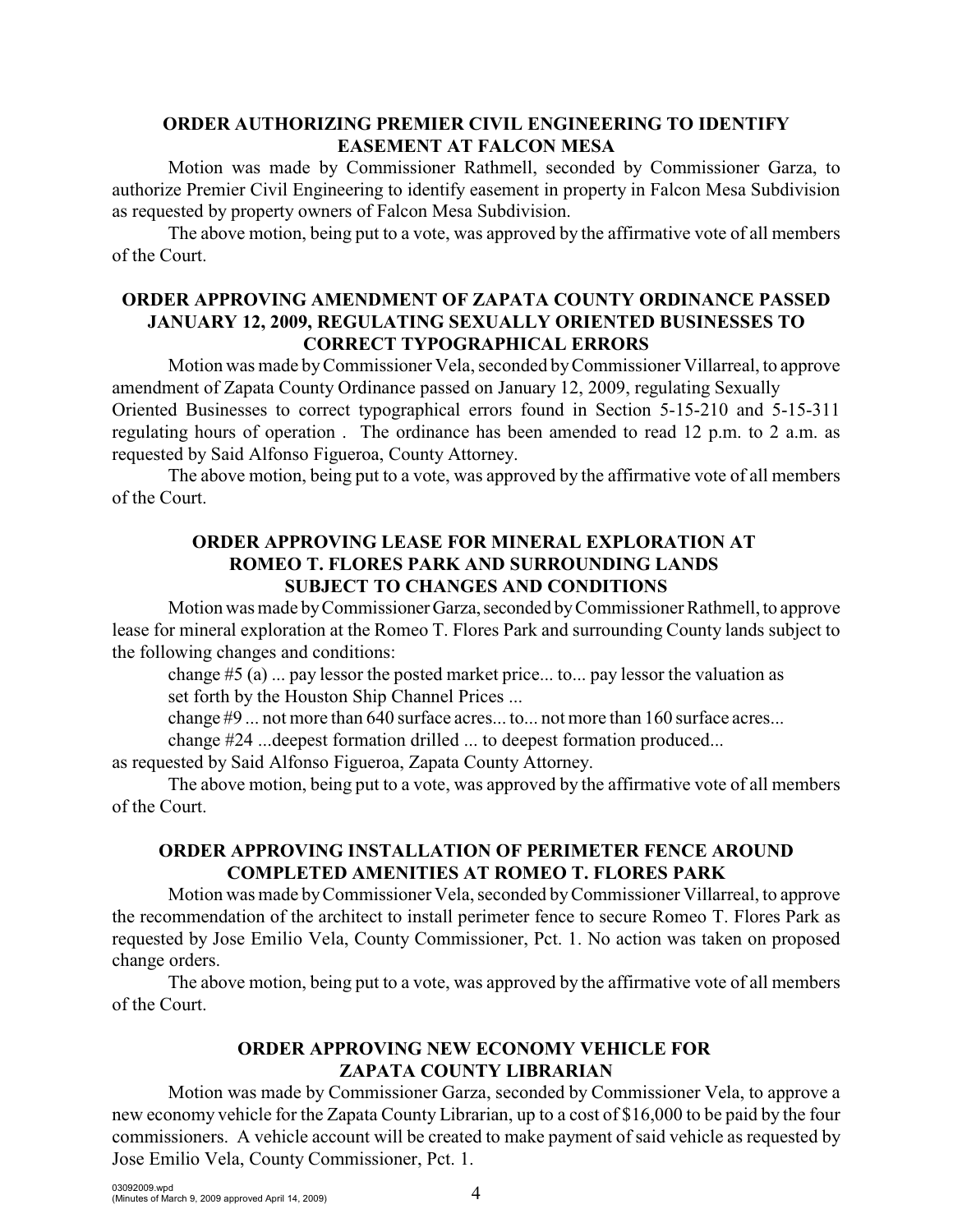The above motion, being put to a vote, was approved by the affirmative vote of all members of the Court.

# **ORDER APPROVING TEMPORARY POSITION AN ZAPATA COUNTY MAINTENANCE DEPARTMENT TO REPLACE EMPLOYEE ON TEMPORARY MEDICAL LEAVE**

Motion was made by Commissioner Garza, seconded by Commissioner Rathmell, to approve a temporary position at the Zapata County Maintenance Department to replace employee on temporary medical leave as requested by Jose Emilio Vela, County Commissioner, Pct. 1.

The above motion, being put to a vote, was approved by the affirmative vote of all members of the Court.

# **ORDER APPROVING NAMING NEWLY CONSTRUCTED SWIMMING POOL FACILITY "GUADALUPE AND LILIA MARTINEZ SWIMMING COMPLEX"**

Motion was made byCommissioner Vela, seconded byCommissioner Villarreal, to approve naming the newly constructed swimming pool facility, "Guadalupe and Lilia Martinez Swimming Complex" as requested by Jose Emilio Vela, County Commissioner, Pct. 1.

The above motion, being put to a vote, was approved by the affirmative vote of all members of the Court.

# **ORDER APPROVING INSTALLATION OF ONE (1) WATER METER FROM EAST HWY 16 WATER DISTRICT TO PROVIDE SERVICE AT BUSTAMANTE CEMETERY**

Motion was made by Commissioner Garza, seconded by Commissioner Villarreal, to approve installation of one (1) water meter from East Hwy. 16 Water District to provide service at the Bustamante Cemetery as requested by Jose Emilio Vela, County Commissioner, Pct. 1

The above motion, being put to a vote, was approved by the affirmative vote of all members of the Court.

# **ORDER APPROVING \$50,000.00 TO FUND REPAIR OF SEWER LINE IN FLORES** PARK AND INSTALL WATER LINE FROM WATER PLANT TO 12<sup>TH</sup> STREET

Motion was made by Commissioner Rathmell, seconded by Commissioner Garza, to approve request by Mario Gonzalez-Davis, Project Coordinator and Carlos Treviño, Jr., Water/Sewer Director, to approve \$50,000.00 to fund repair of sewer line in Flores Park (\$30,000.00) and to install water line from south corner of existing water plant to 12th street (\$20,000.00). Funds will be paid from Royalties Reserves.

The above motion, being put to a vote, was approved by the affirmative vote of all members of the Court.

# **ORDER APPROVING RE-PLAT OF VELEÑO ESTATES SUBDIVISION EXCEPT BLOCK 5, LOTS 1, 2, AND 3 AND BLOCK 6, LOTS 1 THRU 9**

Motion was made by Commissioner Vela, seconded by Commissioner Garza, to approve the re-plat of Veleño Estates Subdivision except for block 5, lots 1, 2, & 3 and block 6, lots 1 thru 9 as requested by Jacob Rathmell, P.E. and Mario Gonzalez-Davis, Project Coordinator.

The above motion being put to a vote, was approved by the affirmative vote of Commissioner Vela, Garza and Villarreal. Commissioner Rathmell abstained. Motion carried.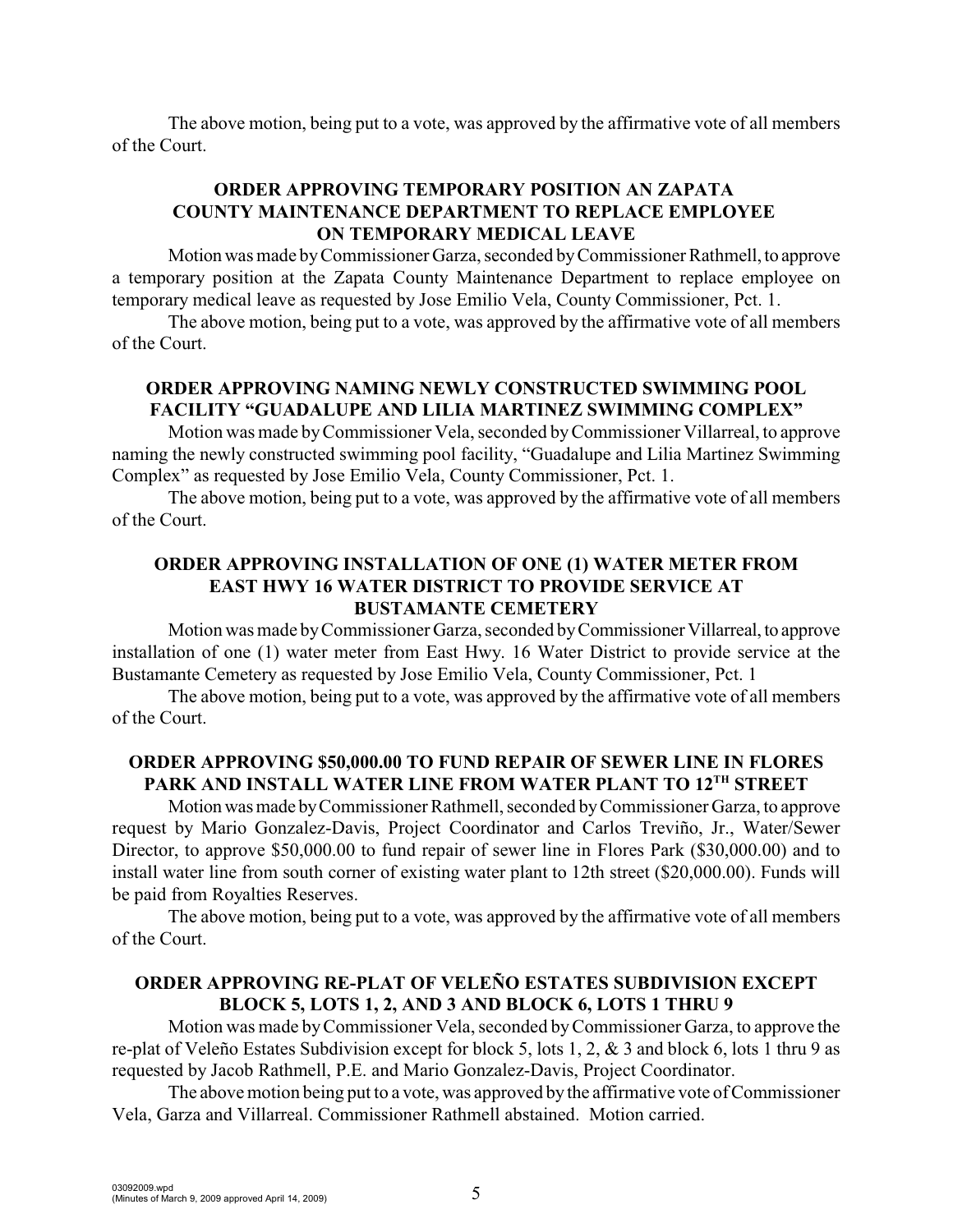# **ORDER APPROVING SALARY INCREASE FOR WATER PLANT OPERATOR JASON JESSE DURAN, SLOT #29, FROM \$10.61 TO \$13.04 FOR COMPLETING TCEQ OPERATOR LICENSING REQUIREMENT FOR CLASS C OPERATOR**

Motion was made by Commissioner Garza, seconded by Commissioner Vela, to approve a salary increase for water plant operator Jason Jesse Duran, slot #29, from \$10.61/hr to \$13.04/hr. Mr. Duran has successfully completed TCEQ operator licensing requirements for a Class C operator, funding to be secured from line item 80-600-227 as requested by Carlos Trevino, Jr., Water/Sewer Director.

The above motion, being put to a vote, was approved by the affirmative vote of all members of the Court.

# **NO ACTION WAS TAKEN ON REQUEST BY NOEMI Y. SOLIS PEÑA TO WAIVE FEES FOR USE OF PAVILION FOR FUND-RAISER ON MAY 8, 2009 FOR MEDICAL EXPENSES FOR JOSE L. RODRIGUEZ**

# **ORDER APPROVING REQUEST TO HIRE MANUEL GONZALEZ, ENGINEER TO SURVEY AND IDENTIFY METES AND BOUNDS OF CASCABEL STREET ON EAST END OF RAMIREÑO PLAT**

Motion was made by Commissioner Vela, seconded by Commissioner Villarreal, to approve the request to hire Manuel Gonzalez, Engineer, to survey and to identify the metes and bounds of Cascabel Street on the East end of the Ramireño plat as established by U.S. Government and to develop said street to provide access to owners of adjoining lots, to be paid from account 10- 409-730 as requested by Gabriel Villarreal, County Commissioner, Pct. 2.

The above motion, being put to a vote, was approved by the affirmative vote of all members of the Court.

### **ORDER APPROVING PURCHASE OF NEW FORD 150, 4 DOOR TRUCK FOR PRECINCT #3 AND TO TRANSFER \$12,000 FROM ACCOUNT 15-013-590 TO ACCOUNT 15-013-602**

Motion was made byCommissioner Garza, seconded by Commissioner Vela, to approve to purchase a new Ford 150, 4 door truck for Precinct # 3 and to transfer \$12,000.00 from account 15- 013-590 to account 15-013-602 as requested by Joseph Rathmell, County Commissioner, Pct. 3.

The above motion, being put to a vote, was approved by the affirmative vote of all members of the Court.

# **ORDER APPOINTING JOSEPH RATHMELL TO SERVE ON RIO BRAVO RESOURCE CONSERVATION AND DEVELOPMENT**

Motion was made by Commissioner Garza, seconded by Commissioner Vela, to appoint Commissioner Joseph Rathmell, a member of Commissioners' Court, to serve on the Rio Bravo Resource Conservation and Development (RC&D) as requested by Joseph Rathmell, County Commissioner, Pct. 3.

The above motion, being put to a vote, was approved by the affirmative vote of all members of the Court.

# **ORDER APPROVING PURCHASE OF NEW FORD F-150 FOR PRECINCT #4 FROM ACCOUNT #15-014-595**

Motion was made by Commissioner Rathmell, seconded by Commissioner Villarreal, to approve purchase of a new Ford F-150 for Precinct 4 from account # 15-014-595 as requested by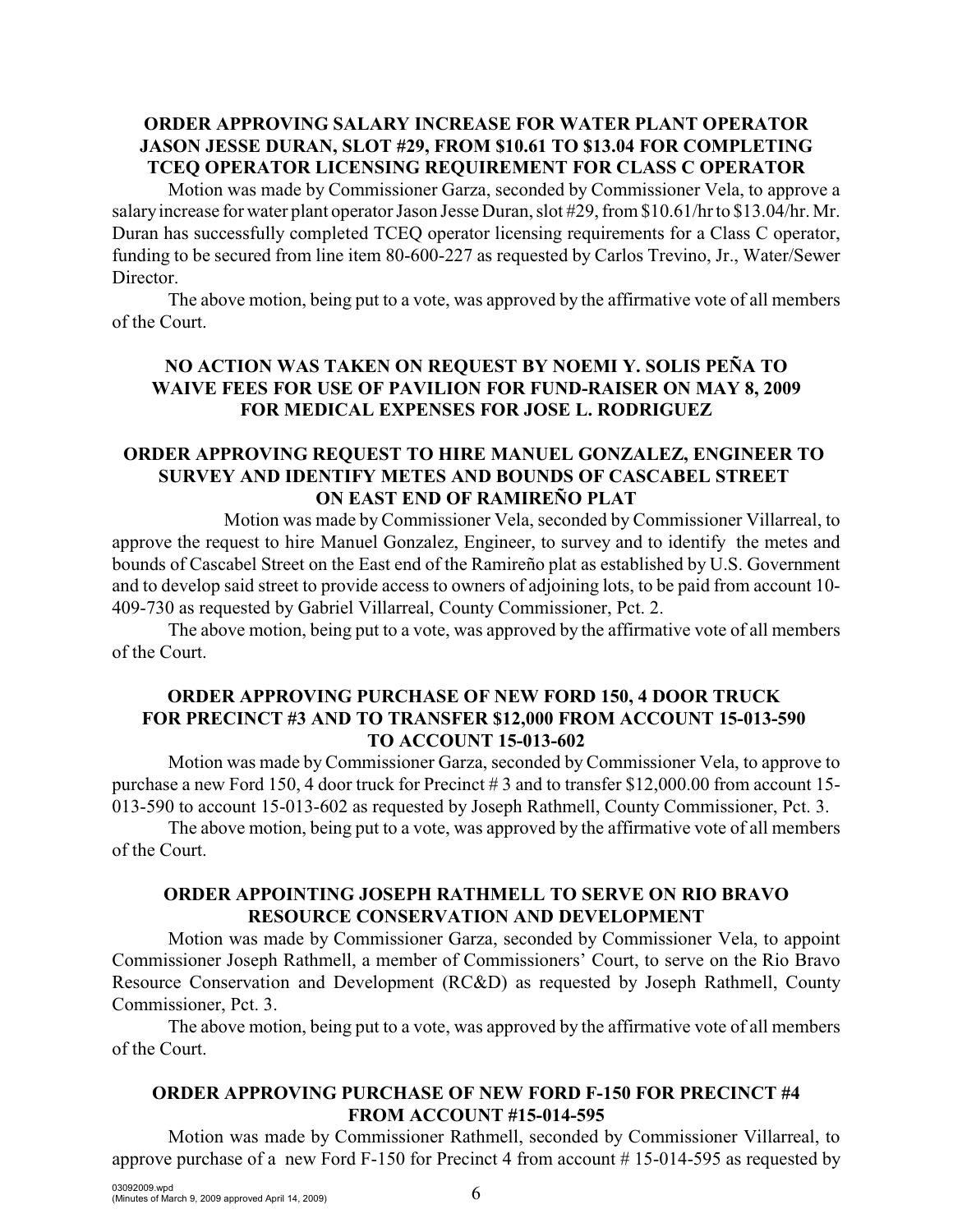Norberto Garza, County Commissioner, Pct. 4.

The above motion, being put to a vote, was approved by the affirmative vote of all members of the Court.

# **ORDER APPROVING \$5,000 FROM GRANT MATCHING FUND FOR CIRA INTERLOCAL AGREEMENT AND REMIT FUNDS TO TAC AS APPROVED IN JUNE**  $9<sup>TH</sup>$ , 2008 COMMISSIONERS' COURT MEETING

Motion was made by Commissioner Villarreal, seconded by Commissioner Garza, to approve \$5,000 from Grant Matching Fund for the CIRA Interlocal Agreement and remit funds to TAC as approved in the June 9th, 2008 Commissioner Court Meeting as requested by Rosalva Guerra, County Judge.

The above motion, being put to a vote, was approved by the affirmative vote of all members of the Court.

## **ORDER TO TABLE REQUEST BY ZAPATA COUNTY DEVELOPMENT CENTER TO ACCEPT BUILDING PROGRAM SUBMITTED BY EDUCATION STEERING COMMITTEE FOR ZAPATA COUNTY ADVANCED TECHNOLOGY CENTER**

Motion was made by Commissioner Garza, seconded by Commissioner Rathmell, to Table request by Zapata County Development Center to accept the building program submitted by the Education Steering Committee for the Zapata County Advanced Technology Center.

The above motion, being put to a vote, was approved by the affirmative vote of all members of the Court.

# **ORDER APPROVING FINAL REQUEST FROM PRECINCT ONE - 2009 STREET LIGHTING BUDGET**

Motion was made by Commissioner Garza, seconded by Commissioner Villarreal, to approve final request for Pct. 1 - 2009 lighting budget to serve the following locations:

a. 139 Flores Street – Falcon Shores Subdivision

b. Avenue B and 4th Street – Lopeño Community

c. 12th Avenue – front of laundry business

d. 111 Ramirez Rd. – Zapata town site

as requested by Jose Emilio Vela, County Commissioner, Pct. 1.

The above motion, being put to a vote, was approved by the affirmative vote of all members of the Court.

# **ORDER APPROVING LINE ITEM TRANSFER FROM ACCOUNT 10-002-667 TO ACCOUNT 10-002-392**

Motion was made by Commissioner Garza, seconded by Commissioner Villarreal, to approve line item transfer from account 10-002-667 \$15,000.00 to account 10-002-392 (Parks Pct. 2) as requested by Gabriel Villarreal, County Commissioner, Pct. 2.

The above motion, being put to a vote, was approved by the affirmative vote of all members of the Court.

# **ORDER APPROVING INSTALLATION OF SPEED HUMP BETWEEN**   $3<sup>RD</sup>$  STREET AND ZAPATA STREET

Motion was made by Commissioner Garza, seconded by Commissioner Villarreal, to approve installation of a speed hump between 3rd Street and Zapata Street as requested by Norberto Garza, County Commissioner, Pct. 4.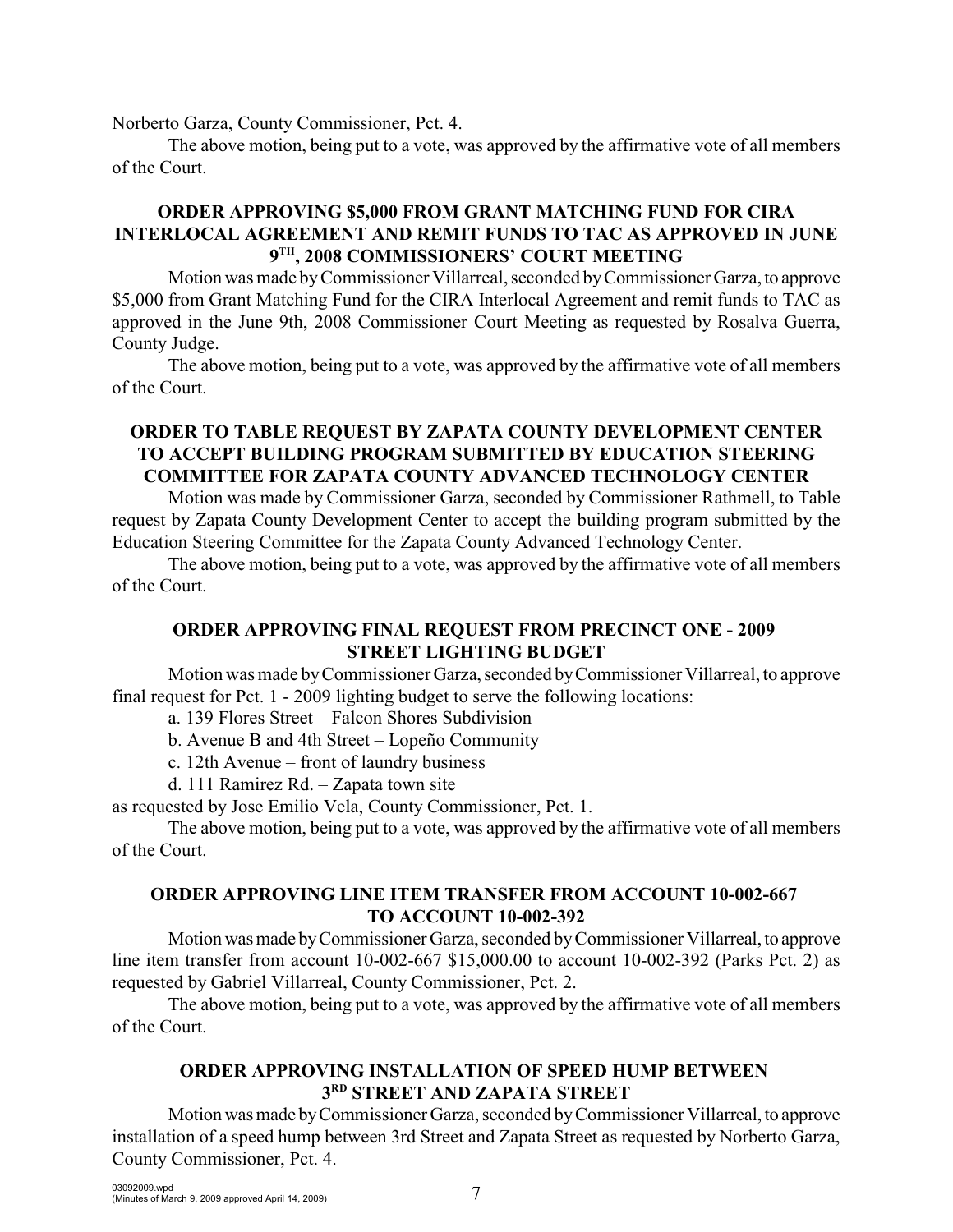The above motion, being put to a vote, was approved by the affirmative vote of all members of the Court.

# **MONTHLY ZAPATA COUNTY ECONOMIC DEVELOPMENT CENTER BUSINESS REPORT**

Peggy Umphres, Zapata County Economic Development Center, gave an unofficial monthly business report. Ms. Umphres thanked Commissioners' Court for allowing the EDC to use office space at the Community Center. She advised the court that with their approval, the Vision Plan would have an information booth at the County Fair to inform the public of things that are coming. The board meeting was cancelled due to illness, but as soon as they meet she will provide the court with an official report.

### **ORDER APPROVING RESOLUTION AUTHORIZING SUBMISSION OF APPLICATION FOR COLONIA CONSTRUCTION FUNDING TO ORCA FOR SEWER SYSTEM IMPROVEMENTS IN COLONIA LINDA VISTA**

Motion was made by Commissioner Garza, seconded by Commissioner Vela, to approve resolution authorizing the submission of an application for Colonia Construction funding to the Office of Rural Community Affairs (ORCA) for sewer system improvements in ColoniaLinda Vista as requested by Carlos Colina-Vargas and Commissioner Joseph Rathmell.

The above motion, being put to a vote, was approved by the affirmative vote of all members of the Court.

### **COMMUNICATIONS**

Nellie R. Treviño, communicated to Commissioners' Court that Judge Guerra had attended the District 12 Continuing Education Conference for County Officials in Laredo and was in receipt of her Certificate wherein she has successfully completed .55 CEU's.

#### **ADJOURN**

Motion to adjourn was made byCommissioner Garza, seconded by Commissioner Vela, and being put to a vote, was approved by the affirmative vote of all members of the Court.